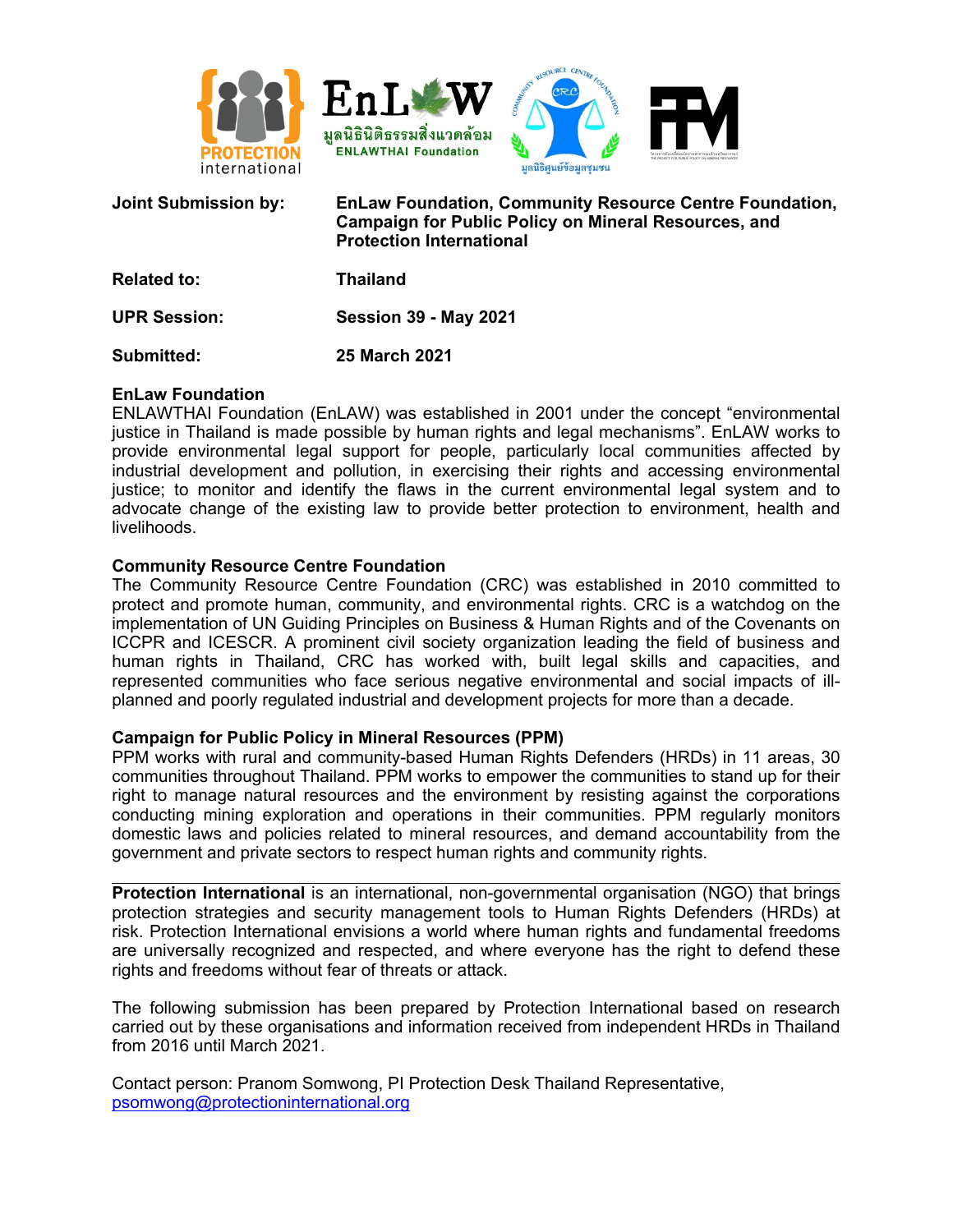1. General trends facing land, rural, Indigenous and environmental HRDs

Since 2014, the government of Thailand, under the leadership of Prime Minister General Prayuth Chan-o-cha, has used judicial harassment, violence, and threats of violence to repress and intimidate human rights defenders (HRDs). Frustrated with the government'<sup>s</sup> poor response to the COVID pandemic and economic hardship, activists called for human rights, political change, and respect for minority and Indigenous rights. In response, the government tightened its grip on power and used repressive laws, such as the Public Assembly Bill, Sedition Law, Lèse-majesté Law, and Computer Crimes Act, to repress dissidents.

The COVID pandemic and government response has further exposed the systemic injustices impacting human rights and the environment. The Thai government has enacted an Emergency Decree with the stated aim of controlling COVID-19, though it affords them power to act with impunity and further restrict public participation and criminalizes dissent. All those who defend human rights are affected, though the COVID pandemic and response disproportionately affect women human rights defenders (WHRDs) in particular. For WHRDs, the COVID pandemic has compounded the existing structural barriers they face as women and mothers, including poverty, rape and domestic violence, and climate change.

This report highlights the government of Thailand'<sup>s</sup> efforts to intimidate, harass, and repress women/human rights defenders under the period in review, with particular attention paid to the government'<sup>s</sup> COVID-19 response.

2. Judicial harassment and criminalization of HRDs

Human rights defenders regularly face judicial harassment when they publicly oppose government policies or private companies' activities in their communities. When HRDs raise their voice in calling for justice and ethnic and Indigenous rights, they are harassed, threatened, criminalised and perennially exposed to risks to their lives and liberty by state and non-state actors. Rural, Indigenous and women human rights defenders face the greatest risks and are often among the poorest and most harassed in Thai society.

a. HRDs fighting against <sup>a</sup> power plant in Thepa District, Songkhla Province

On 24 November 2017, <sup>a</sup> group of 17 villagers from Thepa District began <sup>a</sup> march to Muang District, Songkhla Province. They planned to deliver <sup>a</sup> letter to Prime Minister Prayuth Chan-ocha on 28 November detailing their opposition to the construction of <sup>a</sup> coal-fired power plant in their province. However, on 27 November, authorities dispersed the crowd and arrested at least 16 people. Later on, another person was arrested, leading to <sup>a</sup> total of 17 arrests. All 17 defendants have been charged with blocking traffic, marching on <sup>a</sup> public highway, fighting with police, carrying weapons in public and staging illegal demonstrations. The "weapons'' in question were poles used to carry signs and banners. In the Court of First Instance, two HRDs who led the rallies were found guilty and sentenced to pay <sup>a</sup> 5,000 Baht fine while the rest of the cases were dismissed. In Appeals court, all 17 defendants were found guilty for illegal public assembly. Currently, the case is under consideration of the Supreme Court as the defendants appealed.

b. Land Rights Defenders in Ban Sup Wai communities, Chaiyaphum Province

In June 2014, the National Council for Peace and Order issued <sup>a</sup> "Forest Reclamation'' policy in which the total area of forested land would be increased from 31% to 40% within 10 years. 1 Under this order, the NGO Coordinating Committee on Development estimates that about [9,000](https://themomentum.co/reforestation-authoritarianism/)

<sup>1</sup> The NCPO is the military junta that ruled Thailand following <sup>a</sup> coup d'état in May 2014.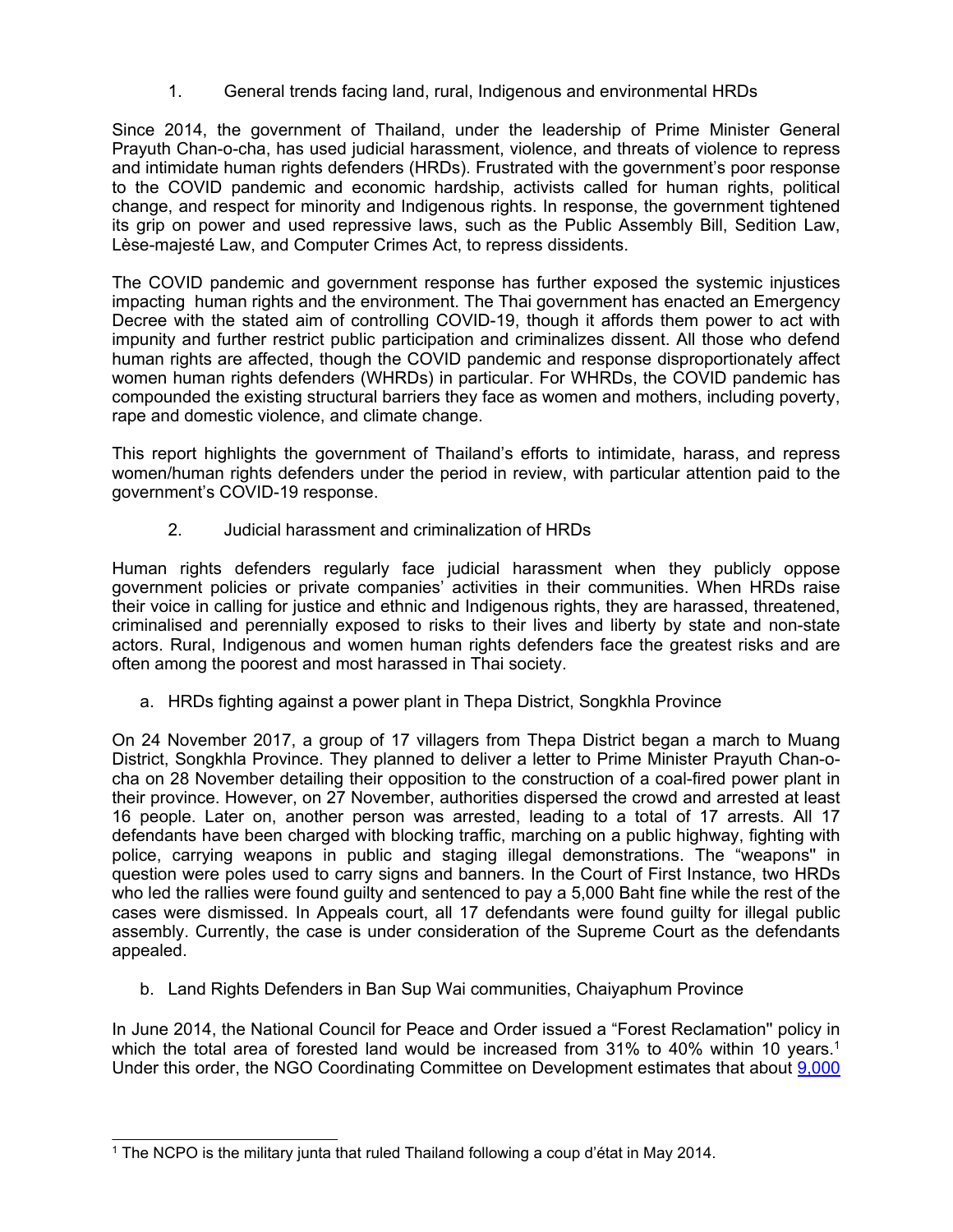[families](https://themomentum.co/reforestation-authoritarianism/) would be evicted from their lands.<sup>2</sup> As communities continue to be displaced, land and human rights defenders fight harder to assert their right to land and livelihood. It is of great concern that these HRDs are criminalised in order to advance the government'<sup>s</sup> climate change agenda, particularly when the government is giving away these forests to coal [mining](https://prachatai.com/journal/2019/03/81398) [companies](https://prachatai.com/journal/2019/03/81398) to expand special economic zones.<sup>3</sup>

In 2015, the government deployed military power together with officials from the Department of National Parks, Wildlife and Plant Conservation to remove <sup>a</sup> community of villagers called Ban Sup Wai in Chaiyaphum Province who had lived there for several decades prior to the announcement of the Order. The 14 villagers were "asked to return the land", their rubber trees were cut down and trespass charges were filed against them.

The 14 villagers, nine of which are women, were convicted of deteriorating the National Forest reserve and the National Park area within Sai Thong National Park under the National Reserved Forests Act (No. 4), B.E. 2559 (2016), National Park Act B.E 2562 (2019), and Forest Act B.E. 2562 (2019). Thirteen of them were sentenced to imprisonment, with one person given <sup>a</sup> suspended sentence. They were fined from between 100,000 baht and 1.5 million baht. The Court of Appeals confirmed the judgement and further increased the fine of six of the defendants due to their alleged contribution to climate change by living on the reserved forest area.

In March 2021, the Supreme Court suspended one of the WHRD'<sup>s</sup> sentences in the case, Nittaya Muangklang's, for three years. However, she must still pay 150,000 baht (4,839 USD) in compensation for allegedly contributing to climate change. The court also ordered her to be evicted from the land within 30 days. The rest of hearings of other HRDs in this case will take place in May 2021.

c. Nam Deang Community, member of The Southern Peasants Federation of Thailand (SPFT), Surat Thani Province

A group of 15 Thai farmers from the Southern Peasants Federation of Thailand (SPFT) faced criminal charges concerning alleged mischief and occupation of property by World Resources Development Company Limited, <sup>a</sup> mining and extractive company in Yala province and Equatorial Communication (Thailand) Company. The police subsequently accused the 15 Nam Deang community members of criminal association. Members of SPTF also face <sup>a</sup> civil case brought against them by Kiatnakin Bank, who also claims to have land rights to the area in the form of <sup>a</sup> "certificate of authorization" and who is trying to force the community to purchase land allegedly belonging to the bank. The court later dismissed the charges on mischief and criminal association, but later found them guilty of occupation of property and sentenced each defendant to two years and eight months' imprisonment.

Four members of SPFT, including two women and land rights defenders, have been killed since 2010 and <sup>a</sup> fifth and sixth member survived attempted murders on 8 April 2016 and 20 October 2020, respectively.

3. Threats and intimidation against Indigenous HRDs, including judicial harassment

As of 2016, an estimated 100,000 Indigenous persons remain stateless (without citizenship) in Thailand due to alleged problems in the citizenship registration and verification process. Without citizenship, Indigenous communities face barriers in accessing basic services, such as health and education, and restrictions on their freedom of movement and land rights.

<sup>2</sup> The Momentum, Reforestation and Authoritarianism, April 4, 2018, https://themomentum.co/reforestation-authoritarianism/

<sup>&</sup>lt;sup>3</sup> Forest Reclamation? 'Land Watch Thai' reveals NCPO approves over 6,000 Rais of forest land to mega projects, March 8, 2019, https://prachatai.com/journal/2019/03/81398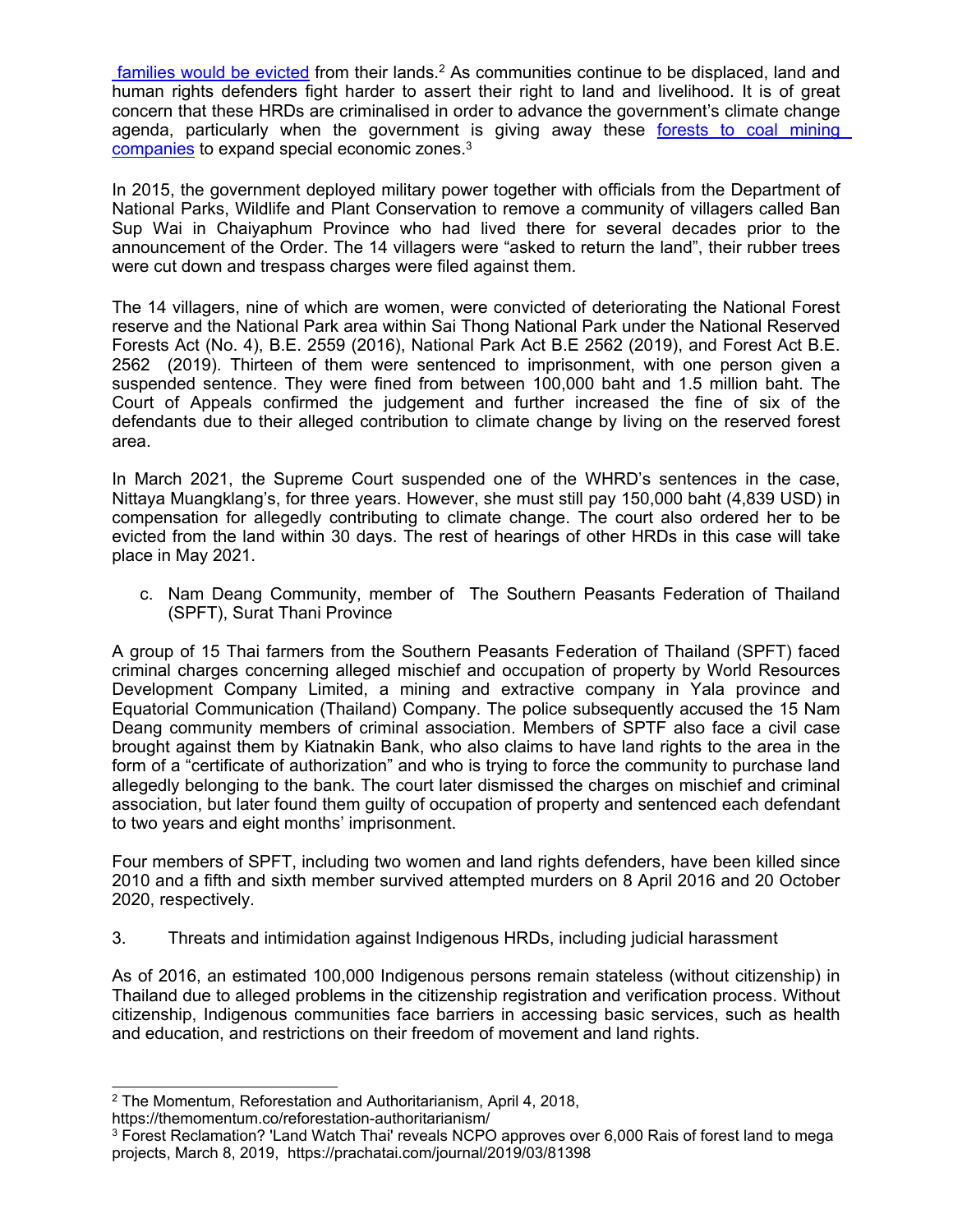The country'<sup>s</sup> long-standing forest conservation policies have already alienated and criminalized many forest dwellers, including Indigenous Peoples. The 'Forest Reclamation Policies' and <sup>a</sup> 'Conservation Master Plan' by the Thai military government that came into being in 2014 are implemented discriminately against the poor who face land confiscation, eviction and imprisonment.

a. Karen Indigenous people living in Bang Kloi, Phetchaburi Province

**Ethnic Karen villagers** were forcibly evicted from their homes in "Chai Paen Din" meaning "Heart of the Land" forest in the Ban Bang Kloi area of the Kaeng Krachan National Park in 2011, when the Department of National Parks, Wildlife, and Plant Conservation (DNP) burned down 90 homes and rice barns and forced 140 villagers from the land. In June 2018, the Supreme Administrative Court ordered the department to pay 50,000 baht to compensate six Karen villagers for destroying their huts and belongings. However, the court ruled the villagers could no longer live in the national park. Scores of villagers have begun returning to Chai Paen Din since the beginning of 2021 and recently launched <sup>a</sup> campaign titled #SaveBangKloi. However, they face intimidation from state officials, including park officials, police, and military officers who were stationed in the Pong Luek-Bang Kloi Village and have been patrolling the area every day. These officials block food donations at park checkpoints, preventing them from being delivered to the community members who returned to Chai Phaen Din.

Despite the signing of <sup>a</sup> memorandum of understanding with community representatives promising to allow the community to return to Chai Phaen Din to live according to their traditional ways and to end intimidation against the community, there were reports on 22 February 2021 of helicopter flights taking military units into the Kaeng Krachan forest, as well as reports that the Ministry of Natural Resources and Environment had ordered all community members to be forced out of Chai Phaen Din by 18.00 that day. By nightfall, it was reported that 13 community members had been detained and taken back down to Pong Luek-Bang Kloi. On 5 March 2021, park officials, police and military officers forcibly removed 87 members of the Bang Kloi Indigenous Karen community, including 36 minors, who travelled back to the location of their former village in the Kaeng Krachan forest.

In September 2019, the Department of Special Investigation (DSI) held <sup>a</sup> press conference to reveal that DNA tests confirmed that bones found in Kaeng Krachan Dam are those of the missing Karen environmental activist and community rights defender Mr **Porlajee "Billy" Rakchongcharoe** who was last seen at <sup>a</sup> National Park checkpoint on 17 April 2014 after having been detained for allegedly collecting wild honey illegally in the forest. He was <sup>a</sup> community leader of the ethnic Karen community living in Kaeng Krachan National Park in Phetchaburi Province. In the same area, Taksamol Aobaom was shot dead on <sup>a</sup> highway on 10 September 2011. He was <sup>a</sup> lawyer campaigning against the ill practices of officials of the Kaeng Krachan National Park against an ethnic Karen community living inside the park. 4

b. Rak Lahu Group, Chiang Mai Province

Extra judicial killing: Mr **Chaiyaphum Pasae**, an Indigenous youth rights defender, was killed by police in an extrajudicial killing on 17 March 2017 in northern Thailand. 5 Following his death, Ms Maitree Chamroensuksakul, an HRD from the Rak Lahu Indigenous group and guardian of Chaiyaphume, reportedly received <sup>a</sup> death threat and other forms of intimidation by the military .On 29 May 2017, while on his way back from meeting with the UN Special Rapporteur on the Situation of Human Rights Defenders, Maitree'<sup>s</sup> house was raided by policemen and officers

<sup>4</sup> "For Those Who Died Trying," Photo Exhibition by Protection International and Luke Duggleby

<sup>5</sup> About <sup>a</sup> month before the extrajudicial killing of Chaiyaphum, on 15 February 2017, in Chiang Dao District, Chiang Mai Province, <sup>a</sup> military officer at the checkpoint of Ban Rin Laung in Chiang Dao District used <sup>a</sup> gun to shoot Abe Saemoo, <sup>a</sup> Lisu man, resulting in his death. The incident took place at the area between Ban Rin Laung and Ban Pa Bong Ngam Lee So, which is not far from Ban Rin Laung checkpoint. Later the court ordered an inquest hearing, which reads that Abe was killed by the shooting of an M16 weapon by <sup>a</sup> military officer.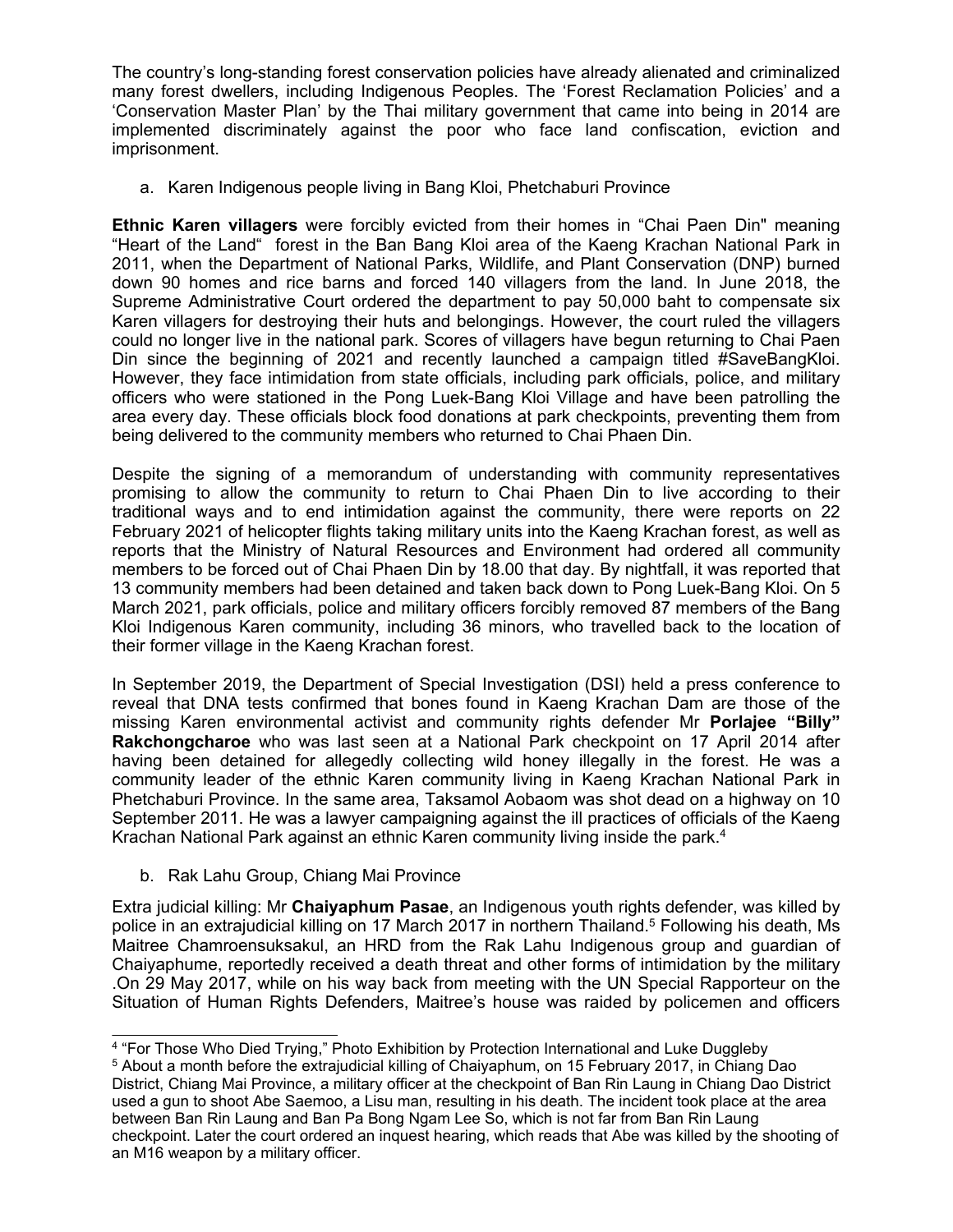from the Narcotics Suppression Bureau. During the raid, two Indigenous rights defenders, Ms Nawa Chaoue and Ms Chanthana Pasae, were arrested. Ms Nawa was held in pre-trial detention for 331 days before <sup>a</sup> court dismissed her case and she was released. The court also dismissed Chanthana Pasae'se case. Due to the continued misuse of criminal law by the state, Maitree, Nawa and other members of the Save Lahu movement continue to face risks restricting their rights to defend human rights. After Nawa was released, she requested compensation according to the Damages for the Injured Person and Compensation and Expense for the Accused in Criminal Case Act since she lost opportunities and income during the 331 days of detention. However, on 26 February 2020, the review committee according to the Act rejected her request, saying that since the verdict was not finalized yet, she is therefore not believed to be innocent. The attorney did not appeal, which renders the case final. On 9 April 2020, Nawa submitted an appeal to the Chiang Mai Provincial Justice Office to send the appeal to the Appeal Court.

Chaiyaphum'<sup>s</sup> family filed <sup>a</sup> civil lawsuit to claim damages from the Army for the killing. On 26 October 2020, the Civil Court ruled that the military shot Chaiyaphum in self-defense and that it was necessary. Therefore, the court held that the Royal Thai Army is not liable to pay damages to Chaiyaphum's family under the Officers' Violation Liability Act 1996 and Chaiyaphum'<sup>s</sup> family submitted their appeal to the Court of Appeals.

c. Lisu Indigenous women right defender, Chiang Mai Province

Ms **Katima Leeja**, <sup>a</sup> 35-year-old Lisu woman human rights defender from Chiang Dao District, Chiang Mai Province, was visited by <sup>a</sup> plainclothes military officer around 4pm on 9 May 2020. The plainclothes officer, who was from the 4th Cavalry Regiment in Chiang Mai, said that he was told by his higher up to inquire information about Katima. The incident took place <sup>a</sup> week after eight Wildlife Sanctuary Inspector Officers got involved in land disputes between three villagers and allegedly hit <sup>a</sup> 55-year old Lisu man in the head during <sup>a</sup> confrontation in Chiang Dao Wildlife Sanctuary zone on 2 May 2020. After the incident, Katima led <sup>a</sup> group of Lisu Network of Thailand members to read out <sup>a</sup> statement, criticizing such action by the authority and demanding it be investigated by <sup>a</sup> committee.

4. Physical threats and violence against environmental and land rights defenders

# a. Eakachai Isarata, NGO Coordinating Committee on Development (NGO-COD)

On 5 August 2019, Mr **Eakachai Isarata**, <sup>a</sup> human rights defender in southern Thailand and Secretary-General of the NGO Coordinating Committee on Development, attended <sup>a</sup> public consultation concerning the construction of <sup>a</sup> limestone mine by <sup>a</sup> private company in Phatthalung Province. Once he arrived at the hearing, several unidentified men encircled him and took him to <sup>a</sup> resort hotel. He was held there for four to five hours until the hearing was over. Before he was released, the men warned him against telling the media about what happened. They threatened him that they could not guarantee his safety otherwise.

Ekachai filed <sup>a</sup> complaint at the Metropolitan Police Bureau Songkhla provincial office, leading to his abductors' arrest. All five men pled guilty, and the court ordered them to pay compensation to Ekkachai of 250,000 baht (USD 8033), reduced from 500,000 baht (USD 16,065) that Ekkachai originally requested at court. The court found the men guilty for criminal case but suspended the imprisonment sentence. There was no further investigation into other perpetrators for punishment.

b. Lertsak Khamkongsak, Campaign for Public Policy on Mineral Resources (PPM)

Community women and men human rights defenders in Nongbua Lamphu Province (northeastern Thailand) are facing repeated death threats after taking action to reclaim 175 Rai (28 hectares) from <sup>a</sup> local mining operation on 4 September 2020. Following their successful reclamation, men carrying weapons, including guns, repeatedly approached Mr **Lertsak Kumkongsak** and verbally threatened him, saying that his assassination was commissioned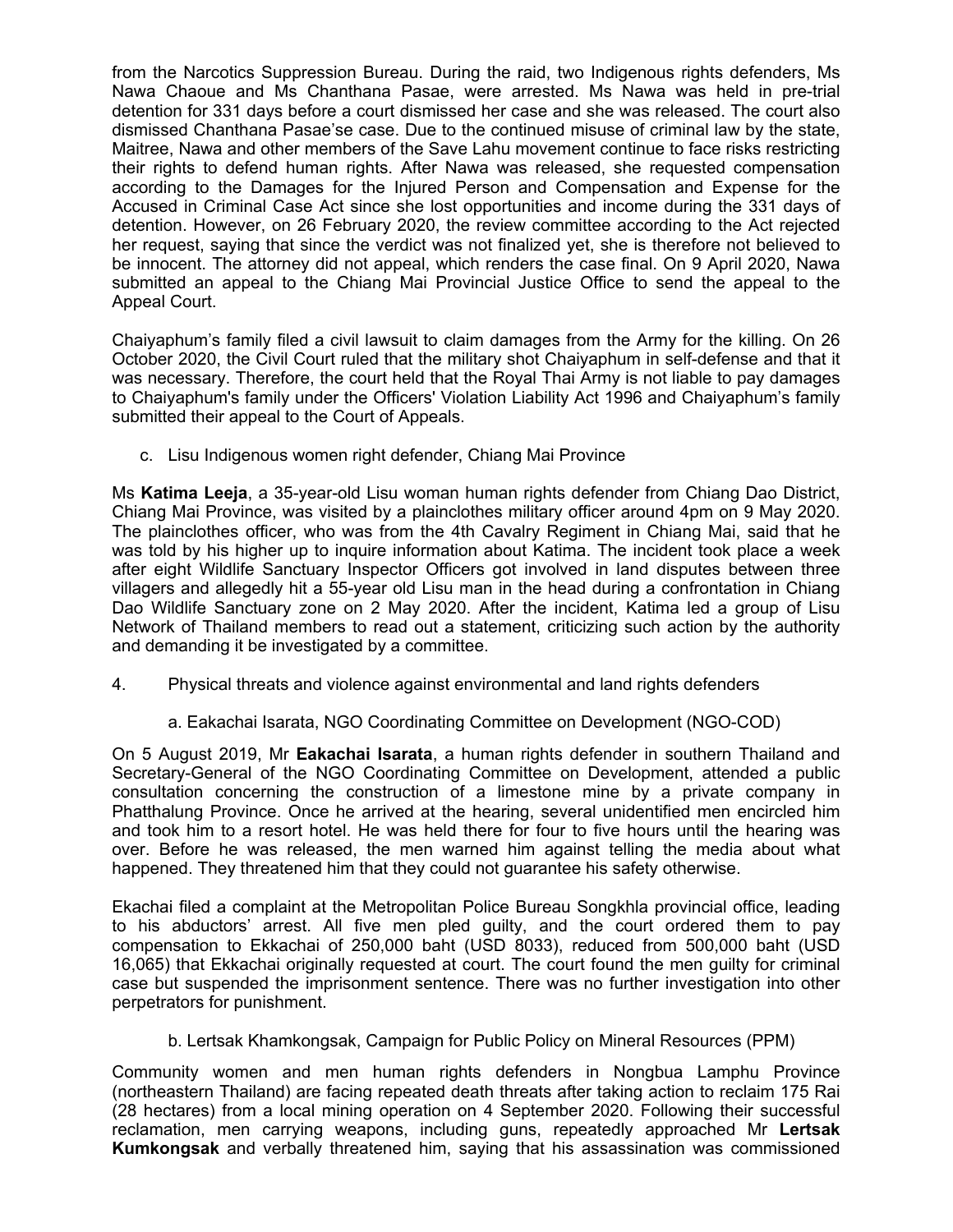and he will be shot if he does not back down from protesting against the mining operation. Mr Kumkongsak is an environmental rights defender and an advisor to the Campaign for Public Policy on Mineral Resources (PPM), the Ecological and Cultural Study Group as well as the Network of People Who Own Mineral Resources.

c. Sumeth Rainpongnam, Khon Rak Kroksomboon Group, Prachin Buri Province

In September 2019, Mr **Sumeth Rainpongnam**, <sup>a</sup> 48-year-old farmer and community W/HRD in Prachin Buri Province, and his wife were shot at by unknown assailants in three different incidents with <sup>a</sup> total of 14 gunshots as they were driving home at night. Neither Mr Rainpongnam nor his wife were harmed. Mr Rainpongnam was targeted due to his leadership in Khon Rak Kroksomboon Group, which, along with the Khon Rak Ban Nong Talad Group, submitted <sup>a</sup> complaint to the Provincial Governor calling for an official investigation into the issue of toxic smells and alleged chemical contamination of water and soil in their communities. In addition to the physical violence, the company also filed defamation lawsuits against Mr Rainpongnam, demanding compensation of 50-million baht (approx. 1,614,000 USD). Following the pressure from national and international human rights organisations, the company withdrew the complaints against Sumeth.

d. Dam Onmuang, Southern Peasant Federation of Thailand, Surat Thani Province

On 20 October 2020, an unknown perpetrator fired <sup>a</sup> gunshot at Mr **Dam Onmuang**, <sup>a</sup> member of the Santi Pattana Community and <sup>a</sup> land rights defender, while he was on guard duty at the Santi Pattana Community'<sup>s</sup> security checkpoint. However, Mr Dam survived. Somphon Chimruang, the alleged perpetrator of the attack, is believed to have close ties to the palm oil corporation with whom the Santi Pattana Community has been battling for years over <sup>a</sup> disputed plot of land. Chimruang is facing criminal charges of attempted homicide at Wiang Sa Court.

e. HRDs of Khon Rak Ban Kerd of Six Villages, Loei Province

**Khon Rak Ban Kerd of Six Villages** (KRBK) is <sup>a</sup> group of environmental human rights defenders from six villages in Wang Saphung District whose livelihoods have been affected by chemical contamination since <sup>a</sup> gold mine started operations in 2006. On 11 January 2021, KRBK submitted <sup>a</sup> petition to the Commissioner-General of the Royal Thai Police via the Wang Saphung District Police Superintendent demanding safety measures to protect human rights defenders from potential threats. After the petition was submitted, the Wang Saphung District Police set up <sup>a</sup> red box as <sup>a</sup> security checkpoint at the mine entrance in Na Nong Bong village and dispatched additional officers to the area to provide some security for the KRBK members. The next day, on 12 January 2021, Thanakrit Anthara, <sup>a</sup> temporary employee on <sup>a</sup> monthly contract of the district security division, arrived at the mine entrance and started provoking <sup>a</sup> member of the community'<sup>s</sup> security team. The provocation escalated and <sup>a</sup> guard successfully moved him away to his car. Thanakrit shot his pistol as he drove his car away from the scene. He turned himself in to authorities and he was released on bail less than 24 hours later.

f. HRDs of Lower Klity Creek Community, Kanchanaburi Province

**Lower Klity creek community** is an Indigenous, local youth group advocating for the peoplecentered rehabilitation of the Klity creek in Kanchanaburi Province, western Thailand. The creek, long utilized by Karen Indigenous people living nearby, has been heavily contaminated by lead mineral dressing factory that operated from 1967 to 1998. The Pollution Control Department is currently rehabilitating the creek under an Administrative Court ruling. A 32-yearold women human rights defender from the group, Ms **Chalalai Nasuansuwan**, faced threats and intimidation from the village headman and his assistant throughout 2020, potentially due to her role as facilitator during <sup>a</sup> parliamentary committee inquiry into the problematic rehabilitation process. As the village headman allegedly has stakes in the rehabilitation process, the threats are speculated to be meant to stop the youth group from participating in the rehabilitation process and defending the community environment.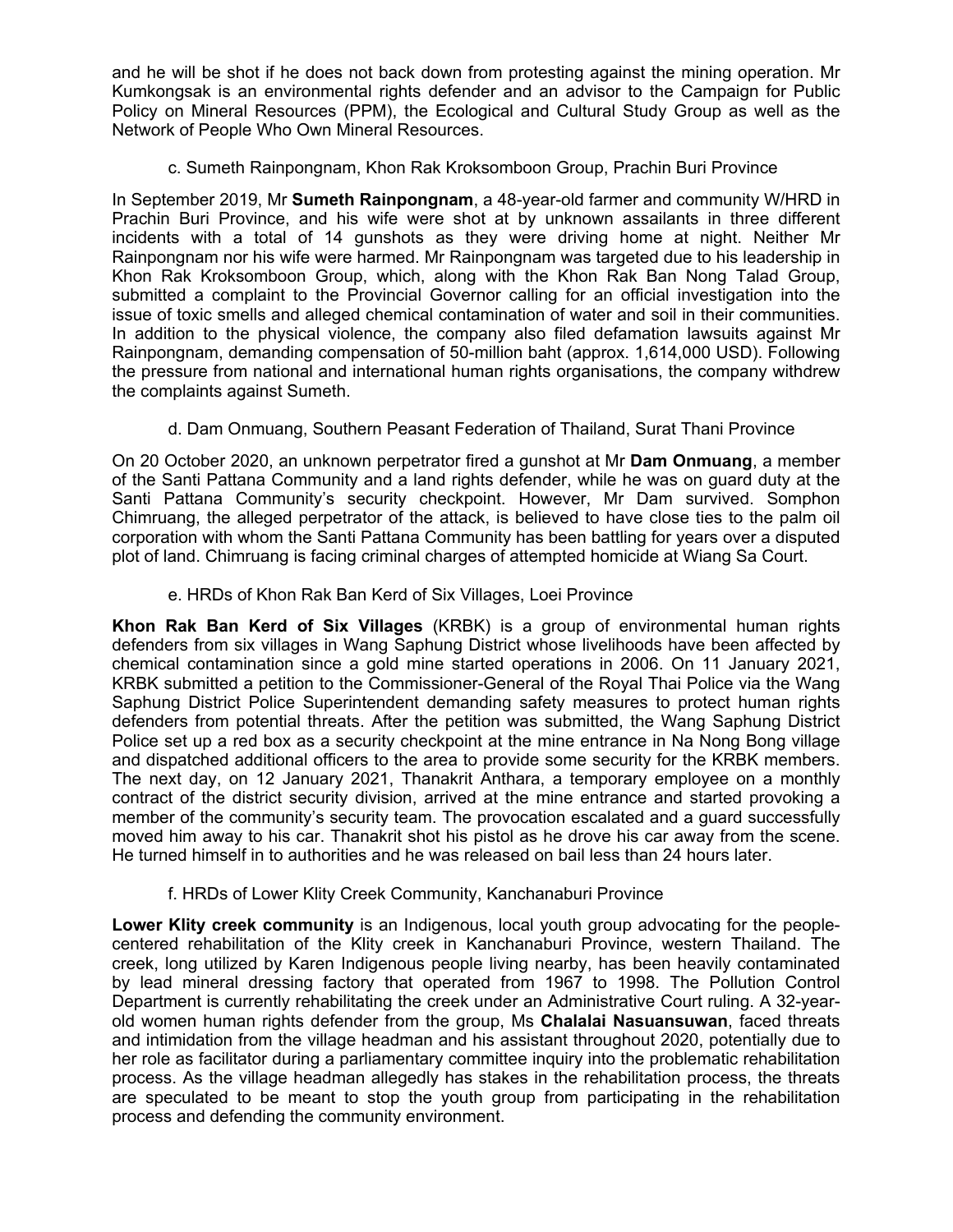g. Khon Rak Ban Haeng Group, Lampang Province

Ms **Sommai Harntecha**, <sup>a</sup> woman human rights defender of the anti-mining Rak Ban Haeng Group in Lampang received <sup>a</sup> visit she described as intimidating from the police on 28 May 2020, after publicly reading <sup>a</sup> statement echoing the calls of the People'<sup>s</sup> Movement of 5 Regions that demanded the government revoke the Emergency Decree. Around 11.30, three unidentified police officers from Ngao District police station in Lampang came to look for her in the village. The police officers asked Sommai Harntecha why she recorded the video, to which she replied that it was to discuss land issues. The police later told her that the group should not mention or do any public activities regarding the Emergency Decree as it was "the issue of public matter."

- 5. Enforced disappearances
	- a. Den Kamlae, Isaan Land Reform Network, Chaiyaphum Province

**Den Khamlae** was <sup>a</sup> land rights defender from the KhokYao community, Kon San district, Chaiyaphum province. He was last seen on 16 April 2016 entering <sup>a</sup> forest close to his home in the Khok Yao community to collect food. After examining human remains found on 25 March 2017, the Central Institute of Forensic Science released its initial finding that there was over <sup>a</sup> 90 percent probability that the remains were Den's, based on DNA from his younger sister.

> b. Kannika Wongsiri, Environment Women Human Rights Defender, Nong Khai **Province**

On 1 February 2020, **Kannika Wongsiri** was shot dead at her home in Pha Tang Subdistrict, Sangkhom District, Nong Khai province. Ms Wongsiri, 52, was the headperson of the Pha Tang Subdistrict. From February 15-17, the police announced they had arrested five people in relation to the murder, including 57-year-old Samart Thipsak, former subdistrict headperson of Samorthong Subdistrict, Thachana District, Surat Thani Province; 55-year-old Prasit Innaung, the gunman who carried out the operations; 37-year-old Thanaphum Prommart, the gunman from Surat Thani Province; and 31-year-old Panida Joonden, the wife of Thanaphum, who assisted the gunmen to escape the scene. Samart Thipsak hired Prasit Innaung to carry out the murder because Kannika informed the authorities that Prasit had been misusing land for rubber tree plantation, resulting in the confiscation of the land.

- 7. Institutional protection mechanisms for HRDs
	- a. National Human Rights Commission of Thailand

**The National Human Rights Commission of Thailand** (NHRCT) was accredited as B status in 2014 from the Sub-Committee on Accreditation of the Global Alliance of National Human Rights Institutions (GANHRI-SCAIn 2020, GANHRI-SCA conducted another accreditation process of the NHRCT. Protection International, in collaboration with <sup>a</sup> number of other groups, opposed upgrading NHRCT'<sup>s</sup> status to A because of the institution'<sup>s</sup> continued failure to effectively protect rights, its continually poor performance, and its politically compromised independence, all of which fall substantially short of the minimum international standards mandated in the Paris Principles. In March 2021, GANHRI-SCA decided to defer the consideration of the NHRCT's application for re-accreditation for 18 months. The NHRCT has provided negligible interventions in cases of violations of human rights defenders rights to freedom of expression, assembly and association, such as the arbitrary arrest and intimidation of P-Move, as well as the dozens of cases of judicial harassment by the Thammakaset farm. NHRCT'<sup>s</sup> approach is to selectively intervene on some high-profile W/HRD cases, when in reality it should be acting on all cases. For example, in the high-profile case of Mr **Lertsak Kumkongsak**, the environmental human rights defender who received death threats, and Dam Onmuang, the land rights defender of the Southern Peasant Federation of Thailand who suffered an attempted murder, the NHRCT acted inadequately. By simply reporting these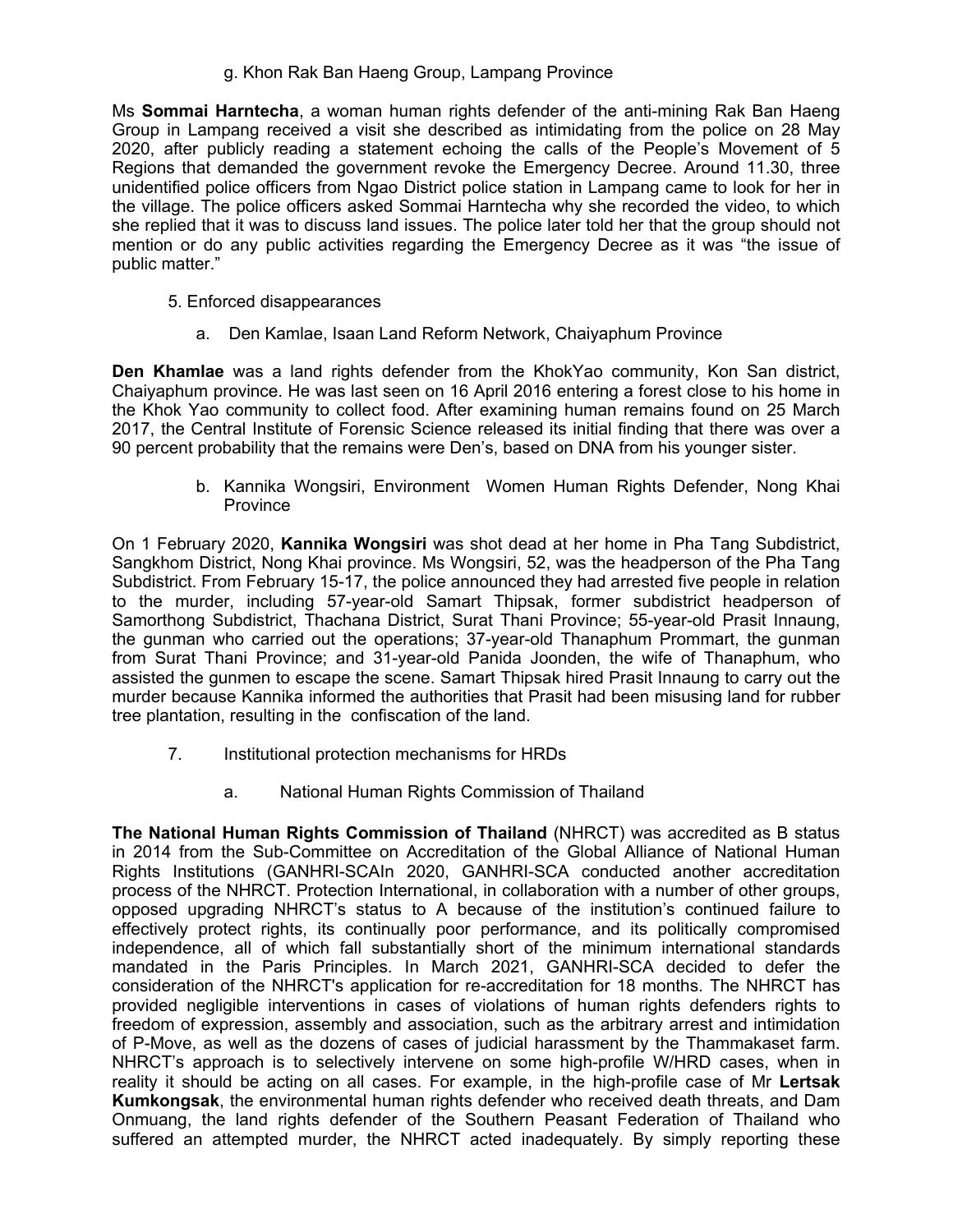incidents to government agencies, like the Ministry of Justice, the NHRCT is not fulfilling its role to protect HRDs at high risk. 6

# b. Ministry of Justice'<sup>s</sup> Justice Fund

In 2015, the Government of Thailand codified the **Justice Fund**, <sup>a</sup> government program that provides financial support or expenses for legal aid, litigation, prosecution, legal execution and provides protection to persons who are deprived of their rights and liberty. However, the process for accessing the Justice Fund remains complex and appears arbitrary, leading to the majority of eligible candidates not receiving assistance. From 2006-2014, the Justice Fund granted assistance to just 43% of those who applied. Only 26 of the 440 applications from community WHRDs to the Justice Fund were approved. The Justice Fund and other remedies remain largely unknown to the general population, and we do not know of any legal literacy education provided for women yet. Furthermore, women are reluctant to report gender-based violence, and women from marginalized communities, such as women with disabilities, women from the Southern Border region, and women sex workers, face additional hurdles in accessing justice and remedies. 7

c. Royal Thai Police

In some cases where Protection International engaged the Royal Thai Police to protect the rights of HRDs, they partially complied or temporarily acted. In general, they still lack an understanding of their obligation as duty bearers to protect HRDs. For example, in the case of Mr **Dam Onmuang**, the land rights defender from the Southern Peasant Federation of Thailand, PI and the community HRDs repeatedly requested the provincial and local police to provide security and protection to Mr Onmuang while the trial of the gunman was ongoing. However, they failed to meet our minimal requests to set up <sup>a</sup> police security checkpoint, claiming <sup>a</sup> lack of police resources.

d. National Action Plan on Business and Human Rights

The **Action Plan for Human Rights Defenders** is one of four key areas of the National Action Plan on Business and Human Rights (NAP), yet there have not been any concrete steps taken to effectively protect or recognize the work of HRDs. The NAP and subsequent articles regarding judicial protections do not have the status of law. They are merely resolutions by the executive branch of the Thai government and are considered <sup>a</sup> "by-law" pursuant to Section 3 of the Act on Establishment of Administrative Courts and Administrative Court Procedure B.E. 2542 (1999). They carry no judicial weight or enforcement capacity.

> f. Strategic lawsuits against public participation (SLAPP) and Judicial Protection Mechanisms

Since 2017, more than 200 WHRDs have been charged with crimes. Most of the complaints have been lodged against urban poor women facing eviction. The second largest group of victims has been women defending land and natural resources of their communities. These cases have been filed by, amongst others, mining corporations, palm oil companies and some state-run agencies. Frequently, instead of supporting and protecting WHRDs, the Thai government enables companies to engage in judicial harassment and other forms of intimidation.

In 2019, Articles 161/1 and 165/2 of the Criminal Procedure Code were also introduced to try and address such **SLAPP lawsuits** and other similar forms of judicial harassment. These amendments allow <sup>a</sup> court to dismiss and forbid the refiling of <sup>a</sup> complaint by <sup>a</sup> private individual

<sup>6</sup> [Joint Statement] Thailand: Strengthen National Human Right Commission before Accreditation

Upgrade, 16 December 2020, https://www.forum-asia.org/?p=33462

<sup>7</sup> Protection International, 2020 CEDAW Progress Report Card, p. 27.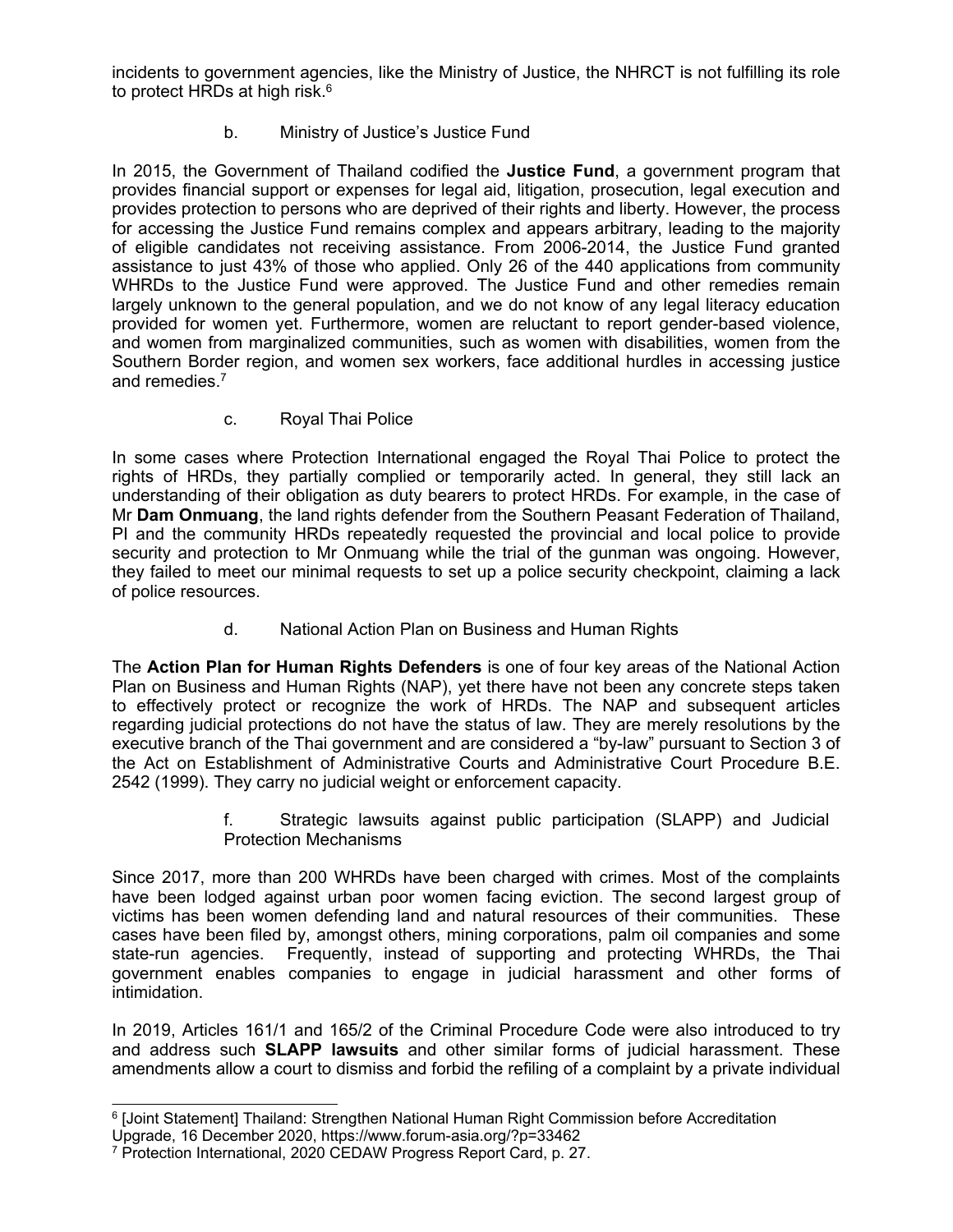if the complaint is filed "in bad faith or with misrepresentation of facts in order to harass or take advantage of <sup>a</sup> defendant." However, these new articles have not been effective. Terms such as "bad faith" are not defined in the law, and it is left to each court'<sup>s</sup> discretion. All applications by HRDs to invoke Article 161/1 to date have been denied.

Under Section 21 of the 2010 Public Prosecutor Organ and Public Prosecutors Act, public prosecutors have the authority to not prosecute complaints brought with the intent to harass, intimidate, or retaliate against human rights defenders or others. However, this is <sup>a</sup> lengthy procedure and not only up to the public prosecutors alone. It is not clear whether adequate resources and support have been provided to the Attorney-General'<sup>s</sup> Office to exercise their powers effectively and efficiently.

There is also no clear procedure or provision for fining or otherwise penalizing businesses who have been found guilty of trying to resort to judicial harassment of HRDs. We urge the State to prevent all threats and harassment. Those responsible for attacks on defenders including judicial harassment must be held accountable. Those found to fail to uphold their duty of care to support and protect HRDs must face political, financial and judicial consequences.

8. Development since the previous UPR Cycle

During the UPR session in 2016, Thailand received <sup>a</sup> total of 249 recommendations. Of these, 181 have been accepted at the UPR Working Group meeting; six were accepted at <sup>a</sup> later stage; and 62 have been noted. In addition, Thailand has made seven voluntary pledges.

Thailand made <sup>a</sup> voluntary pledge to promote human rights principles and practices in the business sector, while committing to implementing NAP, which includes protecting human rights defenders as <sup>a</sup> key priority. However, in many instances, the government has failed to use existing mechanisms to prevent judicial harassment against human rights defenders (see 7.f.)

The government also committed to protecting and facilitating civil and political rights, in particular the right to freedom of expression during the UPR review session. However, as of 28 February 2021, Thai Lawyers for Human Rights' research shows that at least 382 people in 207 cases have been prosecuted for political gatherings and expression related to the youth-led, pro-democracy protests that have occurred since July 2020. Of those, there were at least 13 minors below 18 years old.

Following the 23 February 2021 cabinet approval in principle of the Draft Act on the Operations of Not-for-Profit Organizations as proposed by the Office of the Council of State, and asked the Office of the Council of State to review the Draft Act on the Promotion and Development of Civil Society Organization and other draft by the Ministry of Social Development and Human Security and opinions from concerned authorities in order to draft the law on not-for-profit organizations. In order to obtain input useful for the review of the draft law, OCS has arranged public consultation hearings on the two Draft Acts, and views can be received between 12 and 31 March 2021.

The draft civil society bills proposed by the Social Development and Human Security Ministry is another worrying trend. Approved by the cabinet in February 2021, the bill would require NGOs to register with the state. At the same time, <sup>a</sup> committee would oversee NGO affairs, which would comprise the permanent secretaries from the Finance, Interior and Social Development and Human Security ministries as well as the Thai Health Promotion Foundation and Community Organisations Development Institute, two non-profit agencies with close affiliations with the government. The bill was widely criticized as lacking public consultation from CSOs, while many worried that the bill could also be used to single out NGOs critical of repressive bills.

9. Recommendations to the government of Thailand

### **State'<sup>s</sup> duties to protect Women and HRDs and those at risks**